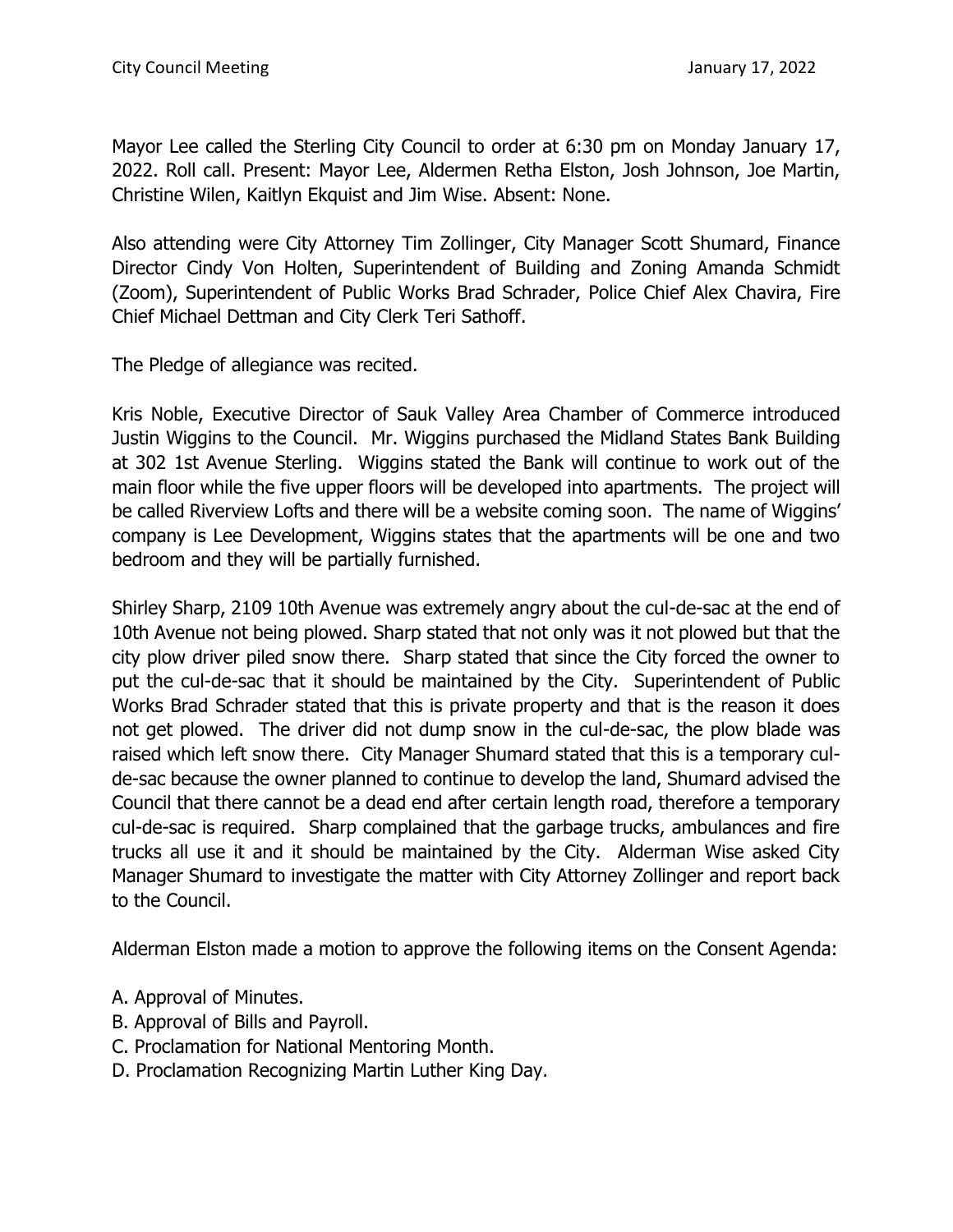E. Pay Request #6 to Martin and Company for 1st Avenue in the amount of \$312,7563.09.

Motion seconded by Alderman Wilen. Voting: Ayes – Aldermen Elston, Martin, Johnson, Ekquist, Wilen and Wise. Nayes – None. Motion carried.

Police Chief Chavira introduced Officer Lucas P. Nease to the Council, Nease was sworn in by City Clerk Sathoff.

Police Chief Chavira presented officer Maggie Ellmaker with the 2021 Cadet Thorpe Officer of the Year Award. Chavira stated that one of the things he wanted to do when he was appointed as Chief was to reinstitute the Officer of the Year Award. Cadet Thorpe was Chief when Chavira was hired, his leadership style influenced Chiefs Potthoff, Morgan and Chavira. Since Chief Thorpe was so important to the foundation of the Sterling Police Department Chavira felt it was right to name the award after him. Nominations were made by the everyone in the department and it was obvious that Officer Ellmaker was the clear choice. Chavira stated the true measure of a leader is influence, nothing more nothing less. Chavira stated that Ellmaker influences all personnel, sworn and non-sworn to be better professionals.

Mayor Lee thanked Officer Ellmaker for her service, and everything she has done for the City of Sterling as well as the citizens of Sterling.

Alderman Ekquist made a motion to approve Ordinance 2022-01-02 Authorizing the Issuance of not to Exceed \$27,500,000 Taxable General Obligation Bonds (Alternate Revenue Source), Series 2022A, Providing the Details of such Bonds and for an Alternate Revenue Source and the Levy of Direct Annual Taxes Sufficient to Pay the Principal of and Interest on Such Bonds, and Related Matters; seconded by Alderman Johnson. Bob Vail with Bernardi was in attendance via Zoom, Mr. Vail presented the proposed the following time line of events; January 25th the City should receive the bond rating and insurance quotes. On January 31st interest rates would be locked in. Alderman Wise asked what the current rate is, Vail responded that the current rate is 2.56%. Alderman Wise thanked City Manager Shumard and staff for bringing this to the council. Wise stated that by doing this property owners will appreciate this as it will relieve this burden off of them. Voting: Ayes – Aldermen Elston, Martin, Wilen, Johnson, Ekquist and Wise. Nayes – None. Motion carried.

Alderman Wise made a motion to approve Ordinance 2022-01-03 Authorizing the Issuance of General Obligation Bonds (Alternate Revenue Source), Series 2022b in an Aggregate Principal Amount not to Exceed \$8,000,000 for the Purpose of Financing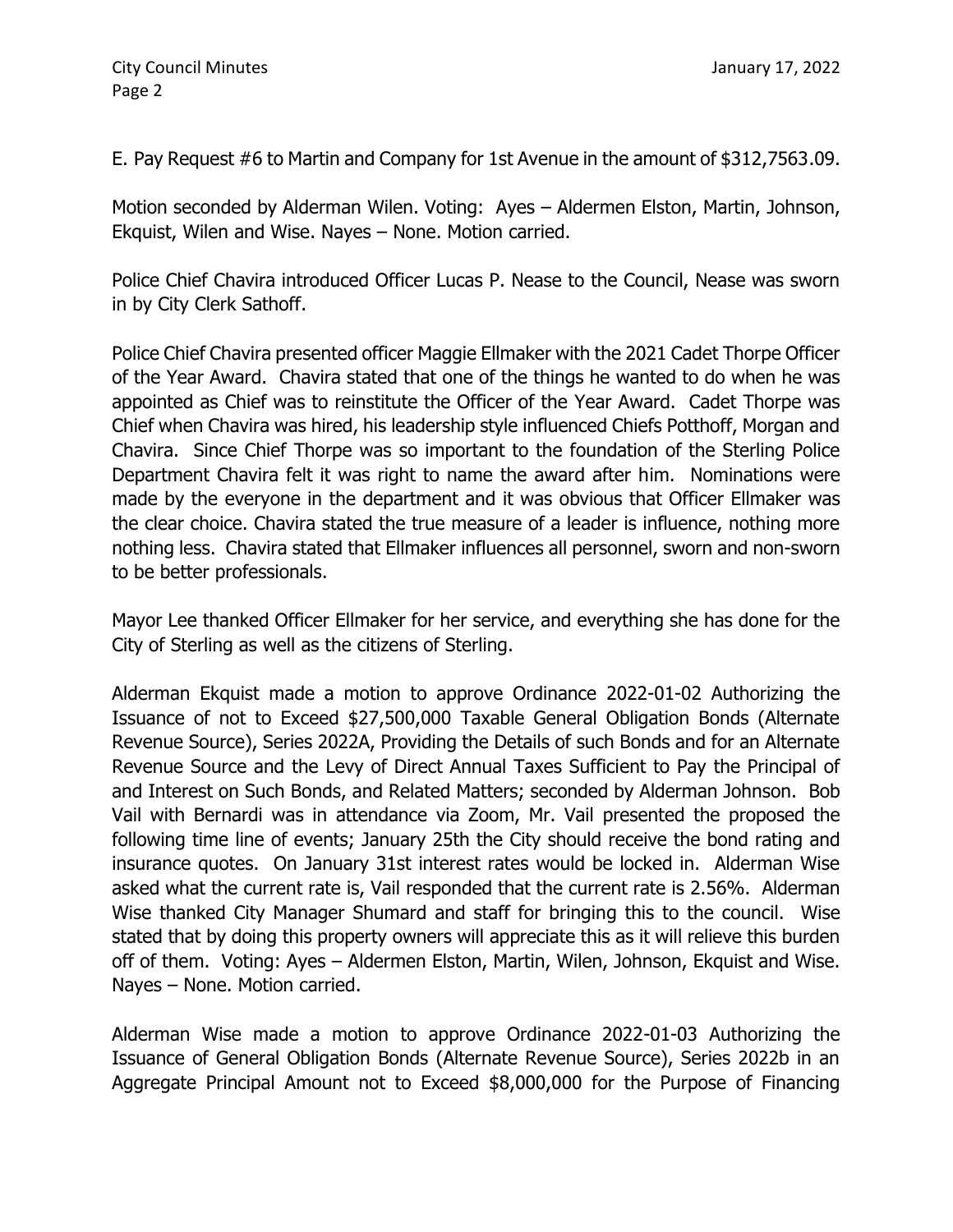Various Public Infrastructure Projects Including Stormwater and Road Improvement Projects and Paying Certain Costs of Issuance of The Bonds, and Providing for the Levy of a Direct Annual Tax Sufficient to Pay the Principal of and Interest on Said Bond; seconded by Alderman Martin. Bob Vail stated the interest rate for this type of bond is currently 2.1%. Voting: Ayes – Aldermen Elston, Martin, Wilen, Johnson, Ekquist and Wise. Nayes – None. Motion carried.

Alderman Elston made a motion to approve Resolution 2022-01-01 Adopting a City of Sterling Pension Obligation Bond Policy; seconded by Alderman Johnson. Voting: Ayes – Aldermen Elston, Martin, Wilen, Johnson, Ekquist and Wise. Nayes – None. Motion carried.

Alderman Wise made a motion to Refer to the Planning Commission for Zoning Ordinance Text Amendments for Review and Consideration; seconded by Alderman Wilen. Voting: Ayes – Aldermen Elston, Martin, Wilen, Johnson, Ekquist and Wise. Nayes – None. Motion carried.

Alderman Martin gave kudos to Public Works for the clearing of the snow from the recent storm.

Alderman Martin asked City Manager Shumard if there was a draft proposal from the developer for the riverfront. Shumard advised that the proposal was just recently received and sent to Attorney Zollinger for review.

Alderman Elston asked Finance Director Cindy Von Holten when the budget study sessions would begin. Von Holten stated that the study sessions will begin immediately following the February 7th Council meeting.

Alderman Wise echoed Alderman Martin's statement praising Public Works for their snow removal.

Prior to adjourning Mayor Lee stated he had a few points he would like to make;

- He wished Alderman Wilen a happy birthday.
- He stated that City Manager Shumard is finalizing the Riverfront Committee.
- Housing is an issue and Heather Sotelo is working on it aggressively
- SIDC sold the WACC house.
- He attended the ribbon cutting for the VA Clinic.
- Budget sessions and Strategic planning will be happening soon.